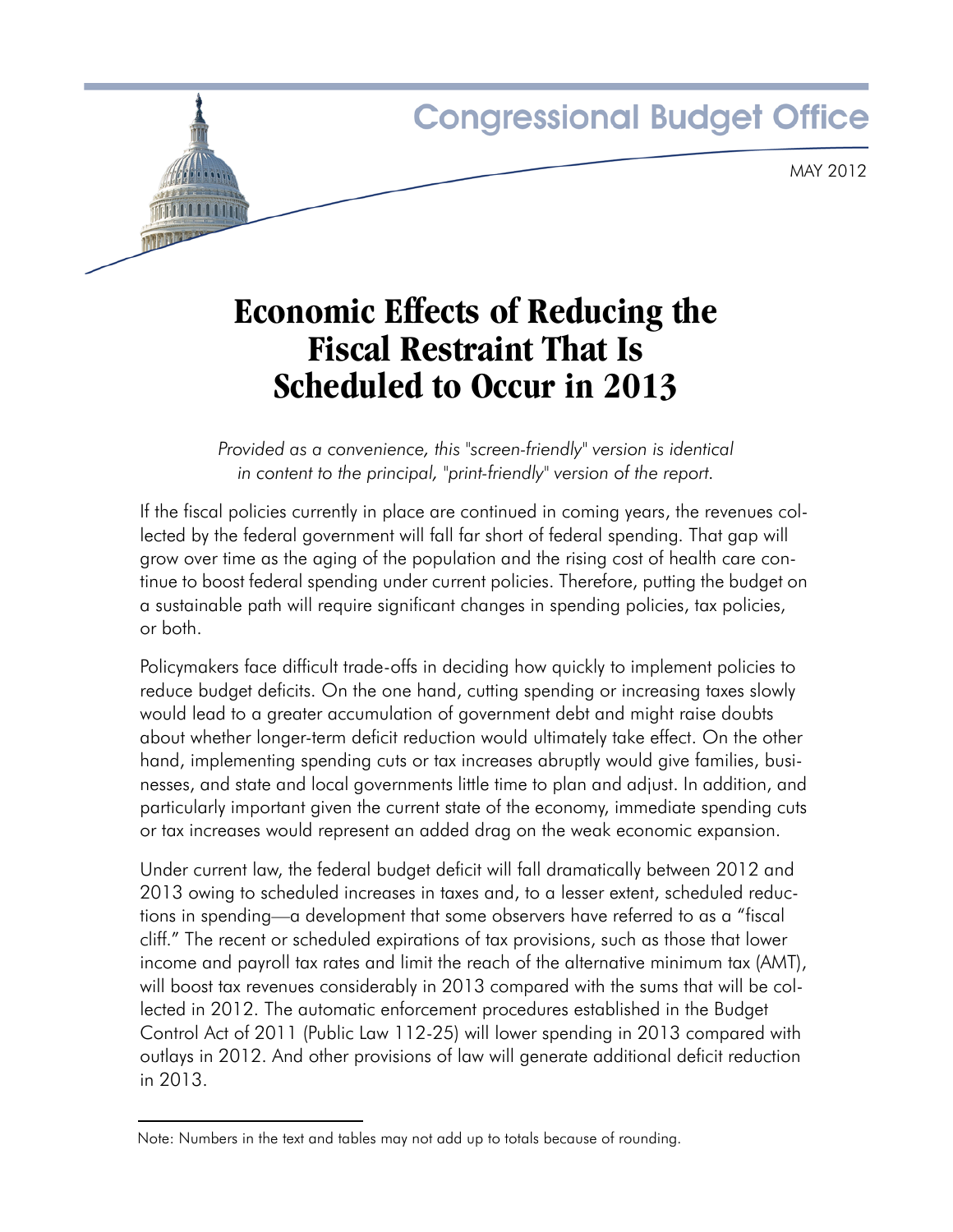Taken together, CBO estimates, those policies will reduce the federal budget deficit by \$607 billion, or 4.0 percent of gross domestic product (GDP), between fiscal years 2012 and 2013. The resulting weakening of the economy will lower taxable incomes and raise unemployment, generating a reduction in tax revenues and an increase in spending on such items as unemployment insurance. With that economic feedback incorporated, the deficit will drop by \$560 billion between fiscal years 2012 and 2013,  $CBO$  projects.<sup>1</sup>

If measured for *calendar* years 2012 and 2013, the amount of fiscal restraint is even larger. Most of the policy changes that reduce the deficit are scheduled to take effect at the beginning of calendar year 2013, so budget figures for fiscal year 2013—which begins in October 2012—reflect only about three-quarters of the effects of those policies on an annual basis. According to CBO's estimates, the tax and spending policies that will be in effect under current law will reduce the federal budget deficit by 5.1 percent of GDP between calendar years 2012 and 2013 (with the resulting economic feedback included, the reduction will be smaller).

Under those fiscal conditions, which will occur under current law, growth in real (inflation-adjusted) GDP in calendar year 2013 will be just 0.5 percent, CBO expects—with the economy projected to contract at an annual rate of 1.3 percent in the first half of the year and expand at an annual rate of 2.3 percent in the second half. Given the pattern of past recessions as identified by the National Bureau of Economic Research, such a contraction in output in the first half of 2013 would probably be judged to be a recession.

The projection of economic growth for 2013 under current law is a little weaker than CBO's previous projection, released in January, which showed real GDP rising by 1.1 percent in 2013.<sup>2</sup> The downward revision stems from the enactment in February of extensions through the end of calendar year 2012 of emergency unemployment benefits and a 2 percentage-point cut in the employee's portion of payroll taxes. By CBO's estimates, those extensions will raise GDP in calendar year 2012 and will have little effect on GDP in calendar year 2013, thereby reducing the growth of GDP between those years. Economic data so far in 2012 have been broadly consistent with CBO's January projections, so the agency did not update its forecast for this report to incorporate new economic data; following its usual practice, CBO expects to release a fully updated economic forecast in August.

<sup>1.</sup> See Congressional Budget Office, *[Updated Budget Projections: Fiscal Years 2012 to 2022](http://www.cbo.gov/publication/43119)* (March 2012). CBO's baseline budget projections and the analysis in this letter are based on the assumption that the statutory limit on federal debt is increased as necessary to accommodate projected spending and revenues.

<sup>2.</sup> See Congressional Budget Office, *[The Budget and Economic Outlook: Fiscal Years 2012 to 2022](http://www.cbo.gov/publication/42905)* (January 2012).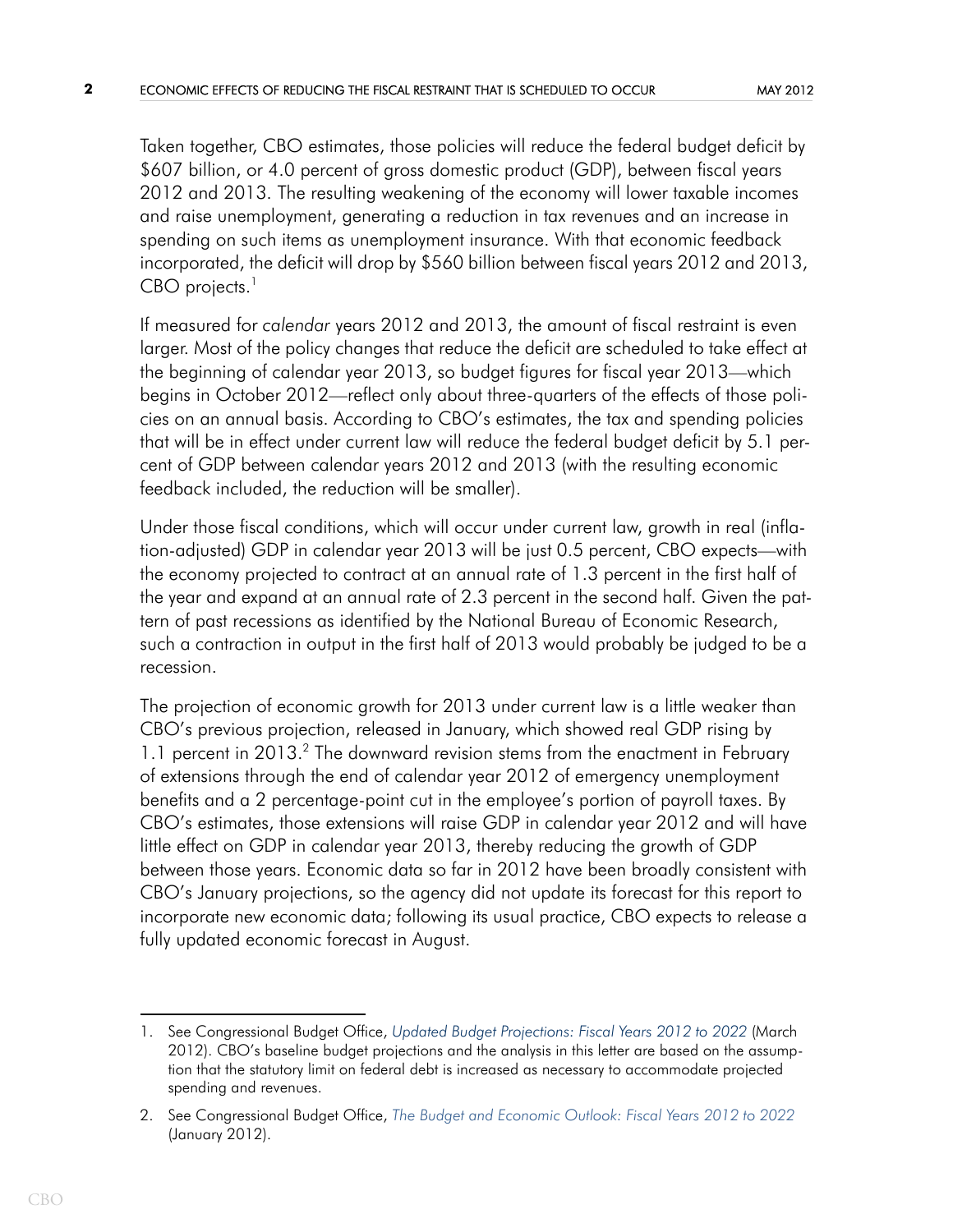What would happen if lawmakers changed fiscal policy in late 2012 to remove or offset all of the policies that are scheduled to reduce the federal budget deficit by 5.1 percent of GDP between calendar years 2012 and 2013? In that case, CBO estimates, the growth of real GDP in calendar year 2013 would lie in a broad range around 4.4 percent, well above the 0.5 percent projected for 2013 under current law.

However, eliminating or reducing the fiscal restraint scheduled to occur next year *without imposing comparable restraint in future years* would reduce output and income in the longer run relative to what would occur if the scheduled fiscal restraint remained in place. If all current policies were extended for a prolonged period, federal debt held by the public—currently about 70 percent of GDP, its highest mark since 1950—would continue to rise much faster than GDP. Such a path for federal debt could not be sustained indefinitely, and policy changes would be required at some point.

The more that debt increased before policies were changed, the greater would be the negative consequences.<sup>3</sup> Large budget deficits would reduce national saving, thereby curtailing investment in productive capital and diminishing future output and income. Interest payments on the debt would consume a growing share of the federal budget, eventually requiring either higher taxes or a reduction in government benefits and services. In addition, rising debt would increasingly restrict policymakers' ability to use tax and spending policies to respond to unexpected challenges, such as economic downturns or international crises. Growing debt also would increase the likelihood of a sudden fiscal crisis, during which investors would lose confidence in the government's ability to manage its budget and the government would lose its ability to borrow at affordable rates. Moreover, the longer the necessary adjustments in policies were delayed, the more uncertain individuals and businesses would be about future government policies, and the more drastic the ultimate changes in policy would need to be.

What might policymakers do under these circumstances? They could address the shortterm economic challenge by eliminating or reducing the fiscal restraint scheduled to occur next year without imposing comparable restraint in future years—but that would have substantial economic costs over the longer run. Alternatively, they could move rapidly to address the longer-run budgetary problem by allowing the full measure of fiscal restraint now embodied in current law to take effect next year—but that would have substantial economic costs in the short run. Or, if policymakers wanted to minimize the short-run costs of narrowing the deficit very quickly while also minimizing the longer-run costs of allowing large deficits to persist, they could enact a combination of policies: changes in taxes and spending that would widen the deficit in 2013 relative to what would occur under current law but that would reduce deficits later in the decade relative to what would occur if current policies were extended for a prolonged period.

<sup>3.</sup> See the statement of Douglas W. Elmendorf, Director, Congressional Budget Office, before the Joint Select Committee on Deficit Reduction, *[Confronting the Nation's Fiscal Policy Challenges](http://www.cbo.gov/publication/42761)* (September 13, 2011).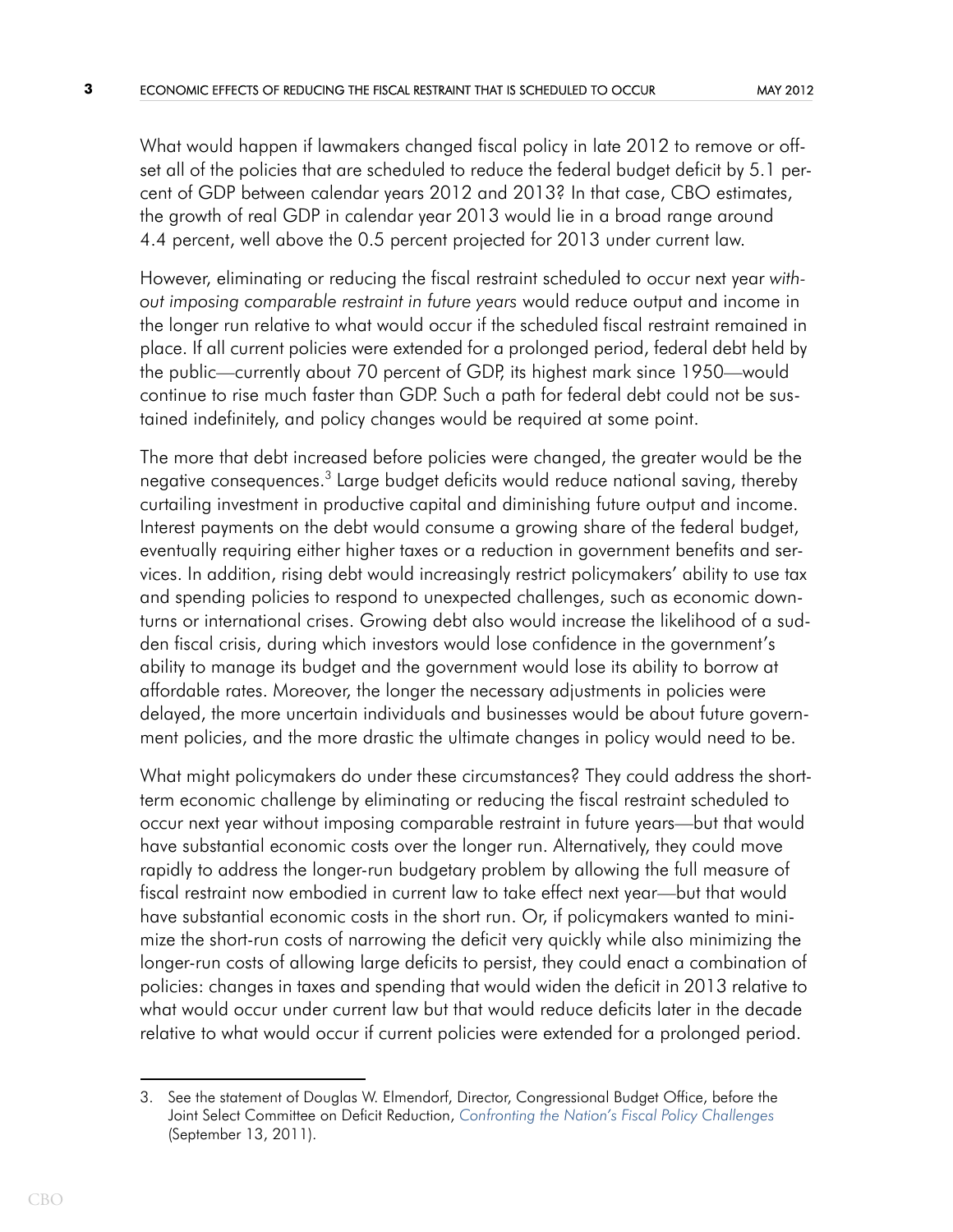### **Fiscal Restraint in 2013 Under Current Law**

<span id="page-3-0"></span>Under current law, many temporary changes in tax and spending policies that have been enacted or extended in recent years expire at the end of December 2012, while other provisions take effect. All told, fiscal policies will reduce the federal deficit between fiscal years 2012 and 2013 by \$607 billion, CBO estimates, excluding any feedback from their impact on the economy (see [Table 1](#page-11-0)). About two-thirds of that effect (or \$399 billion) stems from the following changes in tax policies:

- **Provisions of the Tax Relief, Unemployment Insurance Reauthorization, and Job** Creation Act of 2010 (P.L. 111-312) that limited the reach of the AMT expired on December 31, 2011. The resulting increase in tax liabilities for 2012 will not be paid by most taxpayers until calendar year 2013, as they file their 2012 returns. Other provisions of the 2010 tax act that extended the lower tax rates and expanded credits and deductions originally enacted in the Economic Growth and Tax Relief Reconciliation Act of 2001 (P.L. 107-16), the Jobs and Growth Tax Relief Reconciliation Act of 2003 (P.L. 108-27), and the American Recovery and Reinvestment Act of 2009 (P.L. 111-5) are set to expire on December 31, 2012. The increase in individual income taxes will affect tax payments beginning in calendar year 2013, when withholding schedules will reflect those expirations. Altogether, those changes will reduce the deficit by \$221 billion between fiscal year 2012 and 2013.
- The Middle Class Tax Relief and Job Creation Act of 2012 (P.L. 112-96) extended through December 31, 2012, the 2 percentage-point cut in the payroll tax that first went into effect in January 2011. The expiration of that provision will raise revenues by \$95 billion.
- Various other provisions affecting the tax code are also slated to expire by the end of this year or expired at the end of 2011 but have lagged effects on revenues. The largest such provision involves the expiration at the end of 2012 of partial expensing of investment property. Those changes will raise revenues by \$65 billion between 2012 and 2013.
- Some tax provisions of the Affordable Care Act, including increased tax rates on earnings and investment income for high-income taxpayers, are scheduled to take effect in January 2013.<sup>4</sup> Those provisions will raise revenues by \$18 billion.

<sup>4.</sup> The Affordable Care Act comprises the Patient Protection and Affordable Care Act (P.L. 111-148) and the health care provisions of the Health Care and Education Reconciliation Act of 2010 (P.L. 111-152).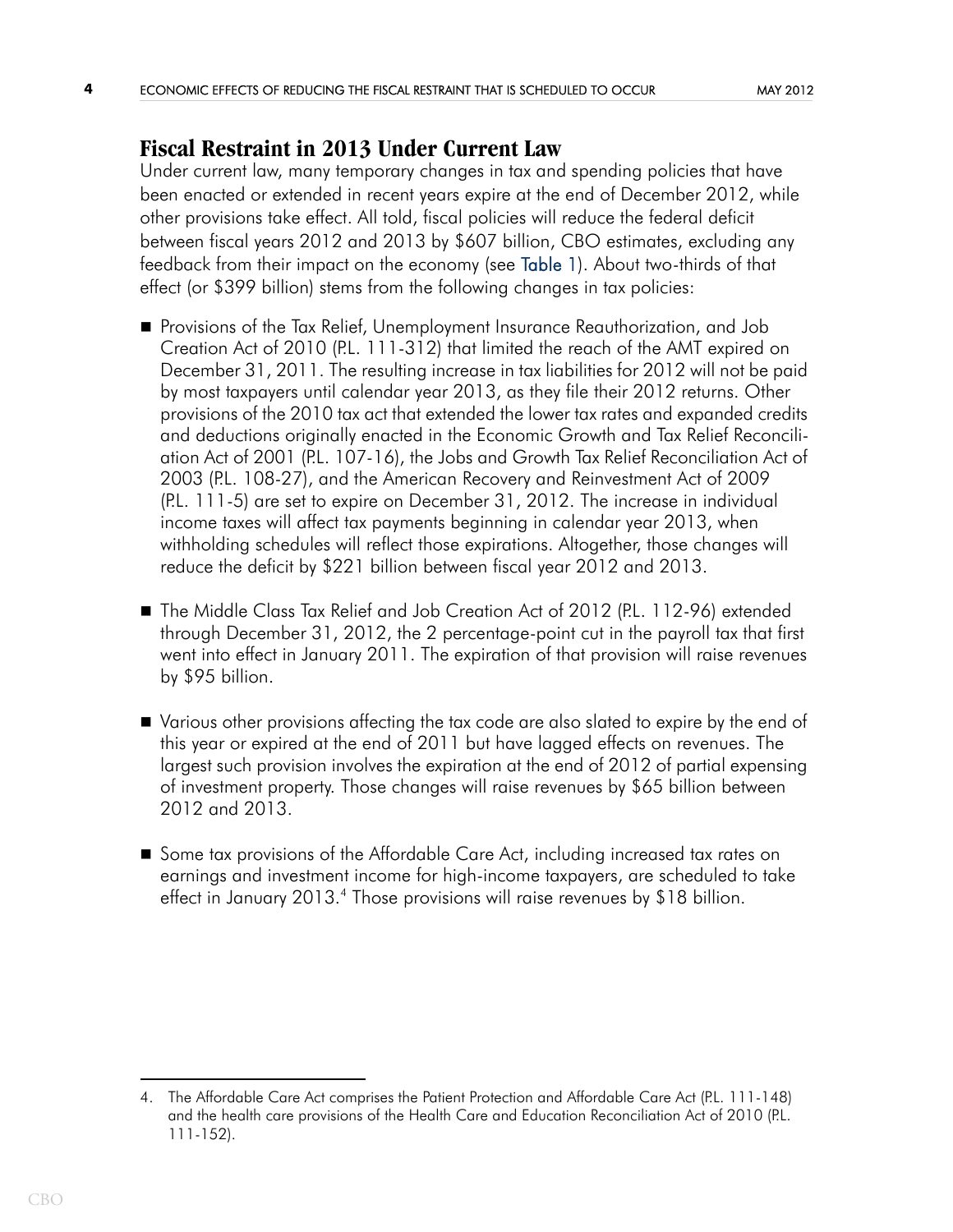Other policies will reduce outlays by \$103 billion between fiscal years 2012 and 2013:

- Provisions of the Budget Control Act that established automatic enforcement procedures designed to restrain both discretionary and mandatory spending are set to take effect in January 2013. CBO estimates that the reductions imposed during fiscal year 2013 will lower outlays by \$65 billion in that year (and by another \$41 billion in subsequent years).
- The Middle Class Tax Relief and Job Creation Act of 2012 extended emergency unemployment benefits through December 2012. The expiration of those benefits will lower spending by \$26 billion in fiscal year 2013.
- The scheduled reduction in Medicare's payment rates for physicians will lower spending by \$11 billion.

Other changes in revenues and spending (excluding any feedback from their impact on the economy) will reduce the deficit by \$105 billion between fiscal years 2012 and 2013, bringing the *gross* reduction in the deficit from all changes in fiscal policy to \$607 billion.

The weakening of the economy that will result from that fiscal restraint will lower taxable incomes and, therefore, revenues, and it will increase spending in some categories for unemployment insurance, for instance. Those automatic responses will raise the federal deficit by \$47 billion, in CBO's estimation, leaving a *net* projected reduction in the deficit between fiscal years 2012 and 2013 of \$560 billion. As a result, the budget deficit will decline by 3.7 percent of GDP between those two fiscal years, according to CBO's estimates.

The change in fiscal policy is sharper when measured on a calendar year basis because most of the policy changes are scheduled to take effect at the beginning of calendar year 2013 and, therefore, partway through fiscal year 2013; as a result, fiscal year 2013 includes three quarters' worth of the effects of those policies, and calendar year 2013 includes four quarters' worth. On a calendar year basis, without the feedback from the weakening of the economy incorporated, the deficit will decline by 5.1 percent of GDP from 2012 to 2013, CBO estimates. The economic feedback will partially offset that decline by an estimated 0.4 percent of GDP between calendar years 2012 and 2013.<sup>5</sup> All told, the federal budget deficit will decline by 4.7 percent of GDP between calendar year 2012 and calendar year 2013.

<sup>5.</sup> That estimate is smaller than the change in the automatic stabilizers from 2012 to 2013 that is presented in Table C-2 of *[The Budget and Economic Outlook: Fiscal Years 2012 to 2022](http://www.cbo.gov/publication/42905)*. The change in the automatic stabilizers reported in that table includes the budgetary effect of the changes in policy holding economic output unchanged (which is not relevant for the calculations here) as well as the budgetary effect of the changes in economic conditions that result from the changes in policy (which is relevant for the calculations here).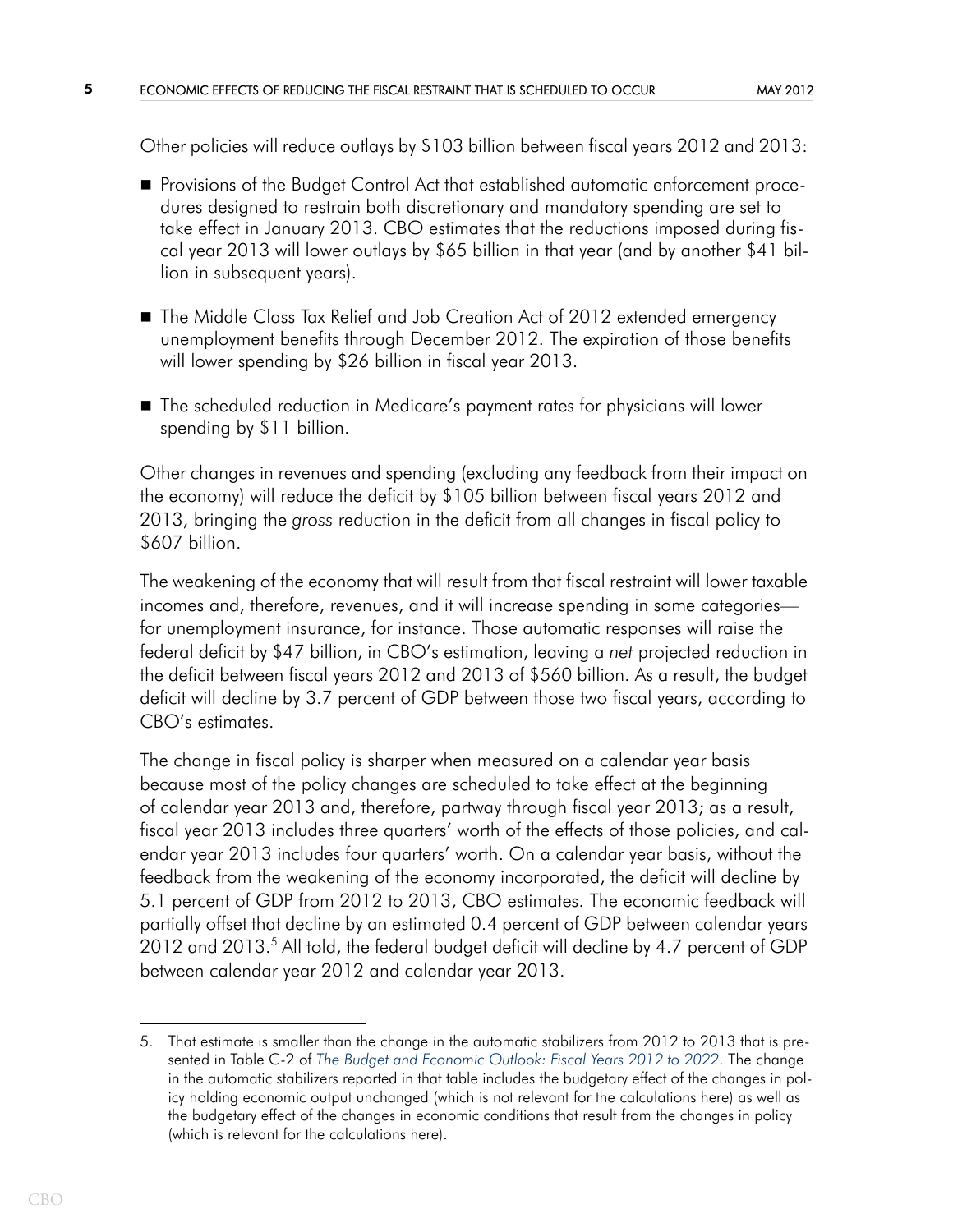### **Economic Growth in the Short Run with the Fiscal Restraint Under Current Law**

In its most recent economic forecast, published in January, CBO projected that real GDP would grow by 2.0 percent in calendar year 2012 and 1.1 percent in calendar year 2013 (measured by the change from the fourth quarter of the previous year). That forecast was consistent with projected federal spending and taxes under the law then in place. It also reflected CBO's view—which was shared by many private-sector forecasters—that the forces holding back the pace of economic activity were gradually waning, so that, absent the upcoming fiscal restraint, the growth of the economy would pick up during the next few years.

Economic data so far in 2012 have been broadly consistent with CBO's January projections, so the agency has not updated its forecast for this report to incorporate new economic data. However, CBO has updated its projections to include the effects of legislation enacted since January—in particular, the extension through the end of 2012 of the payroll tax cut for employees and emergency unemployment benefits. That change in fiscal policy will boost real GDP at the end of 2012 by about 0.6 percent but will have little effect on the level of GDP at the end of 2013, CBO estimates. Accordingly, CBO now anticipates faster growth of GDP this year but slower growth next year than it projected in January.

The fiscal restraint that will be imposed on the economy in 2013 under current law will dampen economic growth slightly in the second half of 2012. CBO expects that households will restrain their spending a little as the scheduled increases in tax rates draw near and that businesses will hold off from some investment and hiring out of concern that the economy will weaken next year. In addition, government agencies may pull back on spending in anticipation of cuts in funding at the beginning of the year. Although quantifying those anticipatory effects is difficult, CBO estimates that they will reduce the growth of real GDP by about 0.5 percentage points at an annual rate in the second half of 2012.

Fiscal restraint will have a much larger impact on the economy in 2013. The increases in taxes and decreases in government benefits will lead households to cut back their purchases of goods and services, and the decline in funding for government programs will lead to further cuts in purchases. That drop in demand will, in turn, lead businesses to lower their production, employment, and investment. The magnitude of those responses is hard to judge. On the one hand, households generally respond to declines in income by reducing both spending and saving, thereby generating changes in spending that are smaller than the changes in income. And the effects on income of some of the tax increases—for example, the reductions in the refundable child tax credit—might not be recognized by households until they file their tax returns in 2014. On the other hand, initial cutbacks in spending have so-called multiplier effects on the economy, because reductions in employment, for example, cause households to cut back on their purchases further in a reinforcing fashion.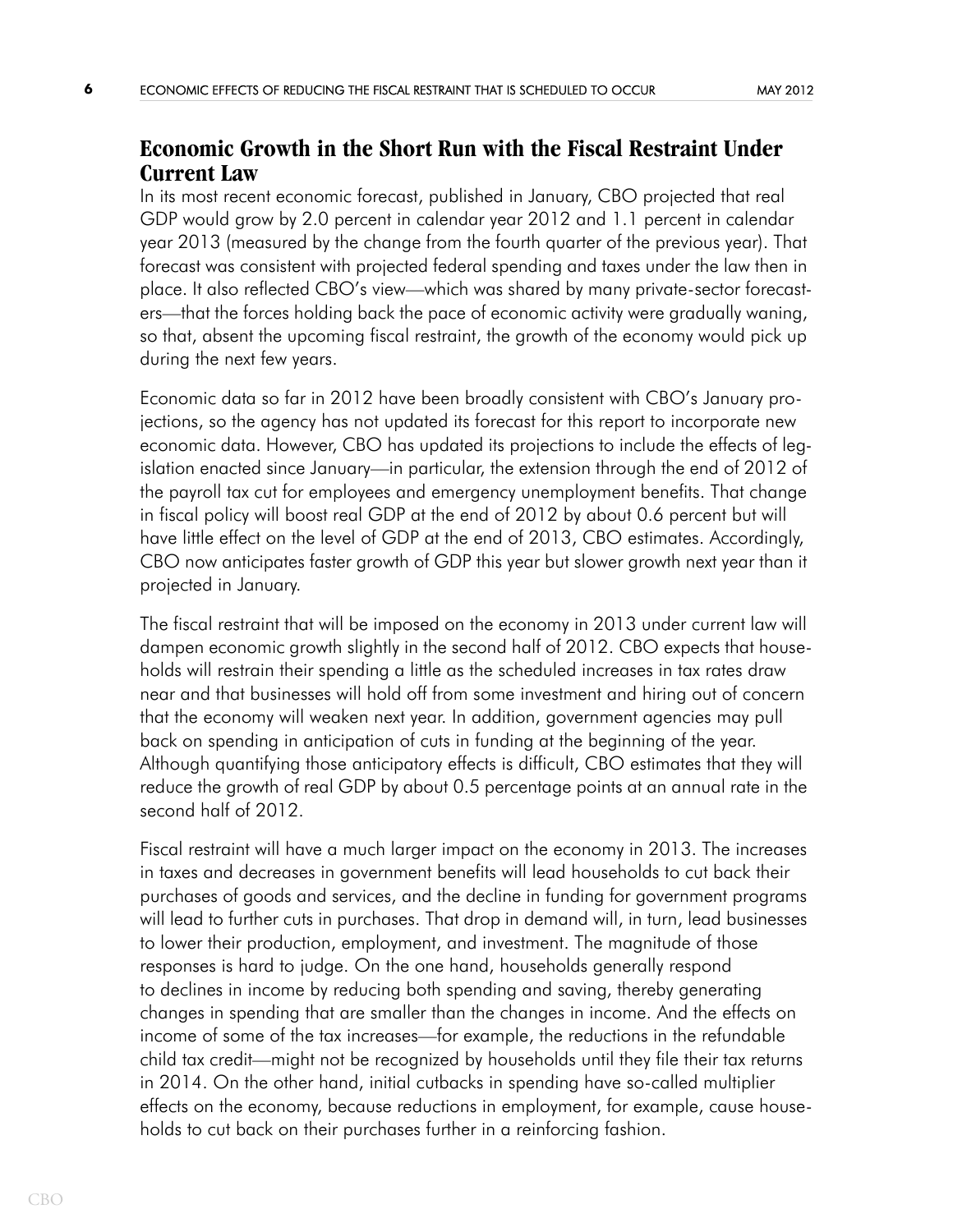Incorporating the effects of the legislation enacted since January, CBO now projects that real GDP will increase by just 0.5 percent next year under current law. That small gain for the year as a whole reflects a contraction in output at an annual rate of 1.3 percent during the first half of 2013 (measured as growth between the fourth quarter of 2012 and the second quarter of 2013) as the fiscal restraint takes effect and then a renewed expansion in output at an annual rate of 2.3 percent in the second half of 2013 (measured as growth between the second and fourth quarters of 2013).

If history is a guide, such a contraction in the economy in the first half of 2013 would probably be deemed a recession by the National Bureau of Economic Research. That organization dates the peaks and troughs of U.S. business cycles by examining changes in a host of economic indicators, including GDP, employment, industrial production, and retail sales. The economic outcomes that CBO expects, under current law, for the first half of 2013 strongly resemble mild recessions that occurred in the past.<sup>6</sup> It bears emphasizing, however, that economic forecasts are very uncertain. Many developments, including the evolution of banking and fiscal problems in Europe and the speed at which the U.S. housing market improves, could cause economic outcomes to differ substantially, in one direction or the other, from those CBO has projected.

### **Economic Effects in the Short Run of Reducing Fiscal Restraint**

<span id="page-6-0"></span>If lawmakers changed fiscal policy in late 2012 to remove or offset all of the restraint that is scheduled to reduce the federal budget deficit by 5.1 percent of GDP between calendar years 2012 to 2013, real GDP would grow much more rapidly in 2013 than it will under current law. CBO estimates that, if all current policies were extended, the growth of real GDP in calendar year 2013 would be 4.4 percent (well above growth in 2012 because of a strengthening of spending by households and businesses). That figure represents CBO's central estimate, which corresponds to the assumption that key parameters of economic behavior—including the extent to which government borrowing crowds out capital investment and the response of labor supply to changes in marginal tax rates—equal the midpoints of the ranges used by CBO. Allowing for the full ranges that CBO uses for those parameters leads to estimates of real GDP growth in 2013 that lie between 1.4 percent and 7.3 percent (see [Table 2\)](#page-12-0).

Thus, removing the fiscal restraint scheduled under current law would boost GDP growth in 2013 by an estimated 3.9 percentage points (reflecting the projected 4.4 percent growth rate with restraint removed minus the

<sup>6.</sup> Until it expired in 2006, section 254(i) of the Balanced Budget and Emergency Deficit Control Act of 1985 (the Deficit Control Act; 2 U.S.C. § 904) required CBO to notify the Congress whenever the agency projected that real economic growth would be less than zero within two consecutive quarters during the period consisting of the quarter of the report, the quarter before the report, and the four quarters after the report. The Budget Control Act of 2011 (P.L. 112-25; 125 Stat. 240) revived most of the provisions of the Deficit Control Act, but section 104 of the Budget Control Act specified that certain reporting requirements, including the report required by section 254(i), no longer apply.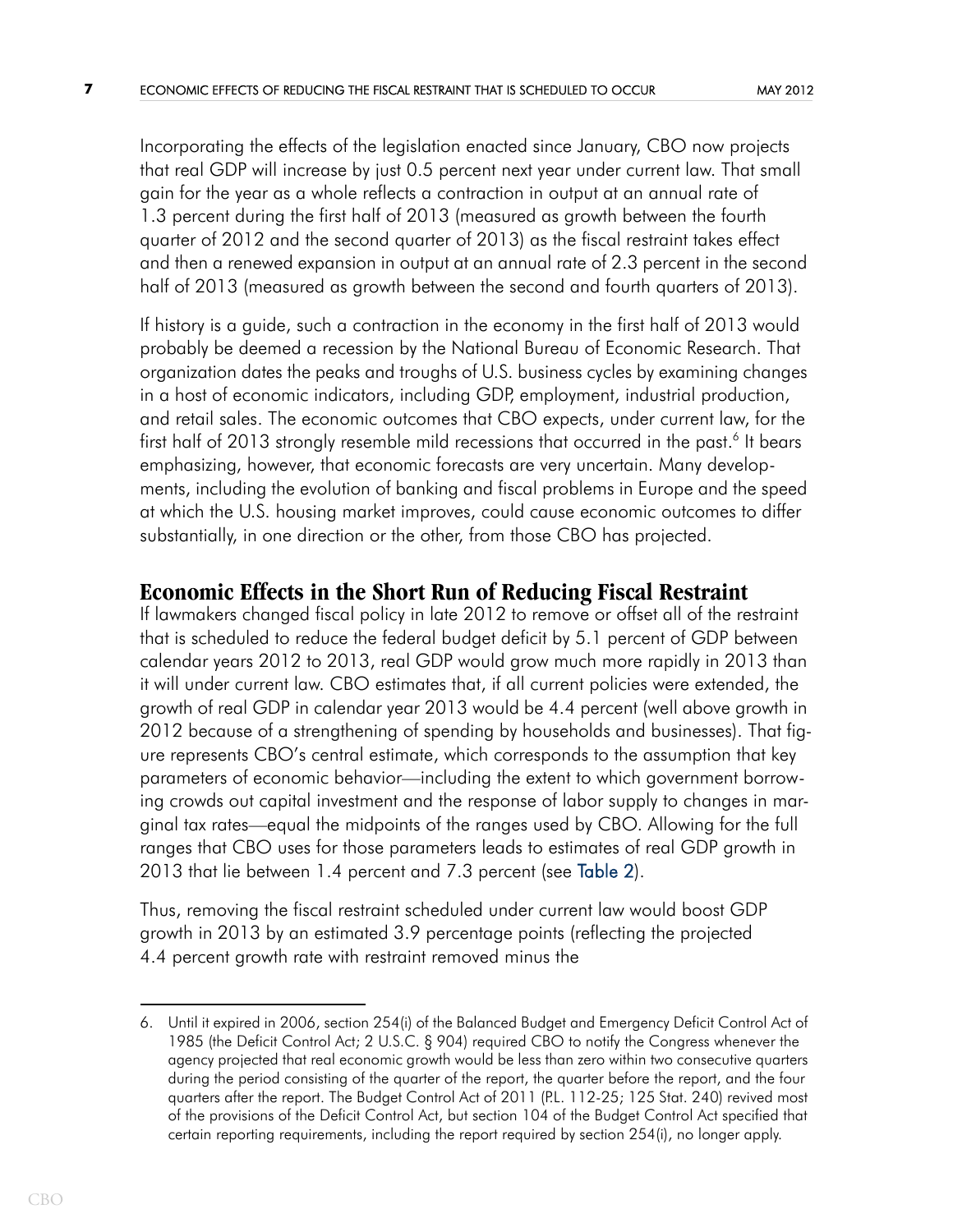<span id="page-7-1"></span>projected 0.5 percent growth rate under current  $\text{law}$ ).<sup>7</sup> According to CBO's central estimate, removing fiscal restraint in that way would raise employment by 2.0 million, on average, during 2013, with estimates under different assumptions spanning a range of 0.6 million to 3.4 million (see [Table 3](#page-13-0)). Similarly, full-time-equivalent (FTE) employment (each FTE-year being 40 hours of employment per week for one year) would increase by 2.3 million, with a range of 0.7 million to 3.9 million. (CBO's approach to analyz-ing the economic effects of changes in fiscal policy is summarized in [Box 1](#page-14-0).)

<span id="page-7-0"></span>In its January *Budget and Economic Outlook*, CBO examined changes in policy short of removing all of the fiscal restraint scheduled to occur. The agency analyzed an alternative fiscal scenario that reflects a combination of possible changes to current law, including changes that would maintain major policies that have been in place for a number of years. That scenario incorporates the assumptions that expiring tax provisions (other than the payroll tax reduction) are extended; the AMT is indexed for inflation after 2011; Medicare's payment rates for physicians' services are held constant at their current level; and the automatic spending reductions required by the Budget Control Act do not occur (although the original caps on discretionary appropriations in that law are assumed to remain in place). Enacting that set of policies would reduce fiscal restraint in 2013 but not eliminate it. For example, the expiration of the extensions of the cut in payroll taxes and emergency unemployment benefits, which the scenario does not include, is a significant source of fiscal restraint next year. Under the alternative fiscal scenario, real GDP growth would be 2.1 percent in 2013, according to CBO's central estimate, with a range of estimates from 0.8 percent to 3.4 percent (see [Table 2\)](#page-12-0). $8$  Employment would be 1.5 million higher in 2013, with a range of 0.5 million to 2.6 million (see [Table 3\)](#page-13-0).

<sup>7.</sup> That effect is smaller than the effect of removing the fiscal restraint on the deficit itself, which is 5.1 percent of GDP in calendar year 2013 without accounting for economic feedback on the budget. The difference arises for two main reasons. First, the strengthening of the economy from removing the fiscal restraint would lead to higher incomes and hence tax revenues, as well as lower spending on such programs as unemployment insurance. That economic feedback would reduce the net change in the deficit to 4.7 percent of GDP. Second, the demand for goods and services in 2013 would change less than would the deficit: Most of the fiscal restraint under current law stems from increases in personal taxes, and removing that restraint would lead to higher saving as well as higher spending.

<sup>8.</sup> The estimates of economic outcomes under the alternative fiscal scenario presented here differ from the estimates reported in the January *Budget and Economic Outlook* because of the effects of the legislation enacted since January. The policies assumed for the alternative fiscal scenario would change the deficit in fiscal year 2013 by more than half as much as removing all fiscal restraint, but they would change GDP growth in calendar year 2013 by less than half as much as removing all fiscal restraint. That disparity reflects differences between the two alternatives in both the nature and timing of policies.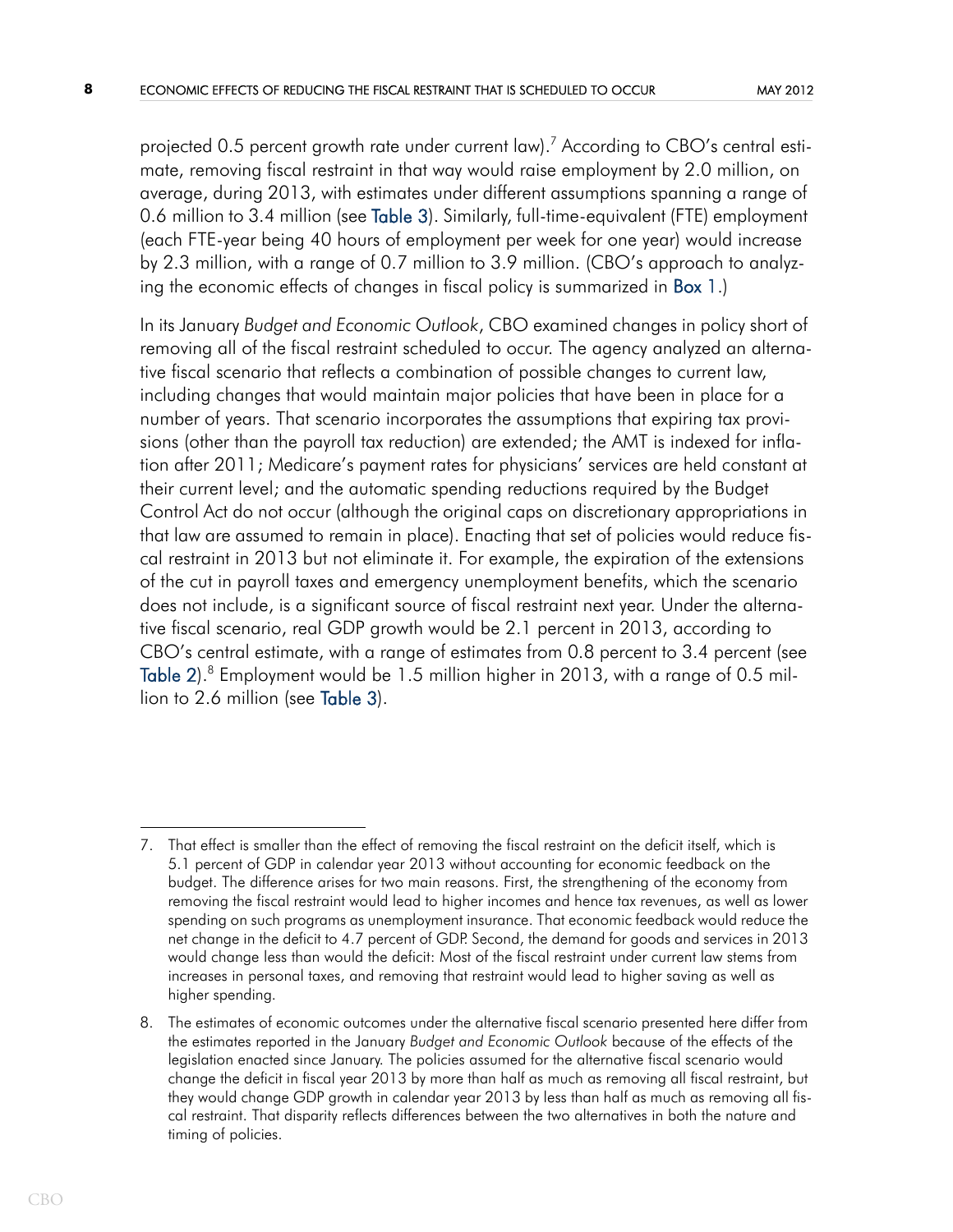### **Economic Effects in the Longer Run of Reducing Fiscal Restraint**

Although removing or reducing the fiscal restraint scheduled to occur next year would boost the economy in the short run, doing so would reduce output and income in the longer run relative to what would otherwise occur. The fiscal restraint embodied in current law will reduce deficits markedly in the next few years, to an average of 1.4 percent of GDP over the 2013–2022 period. With deficits small relative to the size of the economy, federal debt held by the public will fall from 73 percent of GDP in 2012 to 61 percent in 2022, according to CBO's latest baseline budget projections.<sup>9</sup> That decline in debt relative to the size of the economy will induce additional private investment, raising the stock of productive capital and boosting output and wages.

By contrast, if the scheduled fiscal restraint was eliminated by extending all current policies—not just in the short run, but for a prolonged period—debt would continue to rise much faster than GDP. For example, under the alternative fiscal scenario, which includes the extension of some but not all current policies, federal debt held by the public would reach 93 percent of GDP by 2022.<sup>10</sup> If all current policies were extended, debt would be substantially higher.

However, debt cannot continually increase as a share of the economy: Policy changes would be required at some point. The longer the necessary adjustments in policies were delayed, and the more that debt increased, the greater would be the negative consequences. Specifically, a greater accumulation of debt would have a number of costs:

 Rising debt would cause a growing portion of people's savings to go to purchase government debt rather than to finance investments in productive capital, such as factories and computers. For example, under the alternative fiscal scenario, gross national product (GNP) would be 2.5 percent lower in 2022 than it would be under current law, according to CBO's estimates.<sup>11</sup> That figure represents the net effect of the crowding out of capital investment and the encouragement that lower tax rates provide for work and saving. If all current policies were extended for the entire decade, the reduction in GNP by 2022 would probably be substantially larger.

<sup>9.</sup> See Congressional Budget Office, *[Updated Budget Projections: Fiscal Years 2012 to 2022](http://www.cbo.gov/publication/43119)* (March 2012).

<sup>10.</sup> Ibid.

<sup>11.</sup> GNP excludes foreigners' earnings on investments in the domestic economy but includes U.S. residents' earnings overseas; thus, changes in GNP are a better measure of a policy's effects on U.S. residents' income than are changes in GDP. The differences between the effects of fiscal policies on GDP and GNP are very small in the short run but increase over time. According to CBO's estimates published earlier this year, real GNP in 2022 would between 1.0 percent and 3.7 percent lower under the alternative fiscal scenario than under current law. See Congressional Budget Office, *T[he](http://www.cbo.gov/publication/42905)  [Budget and Economic Outlook: Fiscal Years 2012 to 2022](http://www.cbo.gov/publication/42905)* (January 2012), pp. 29–30. The 2.5 percent figure cited in the text represents the estimate assuming that key parameters of the economy equal the midpoints of the ranges used by CBO.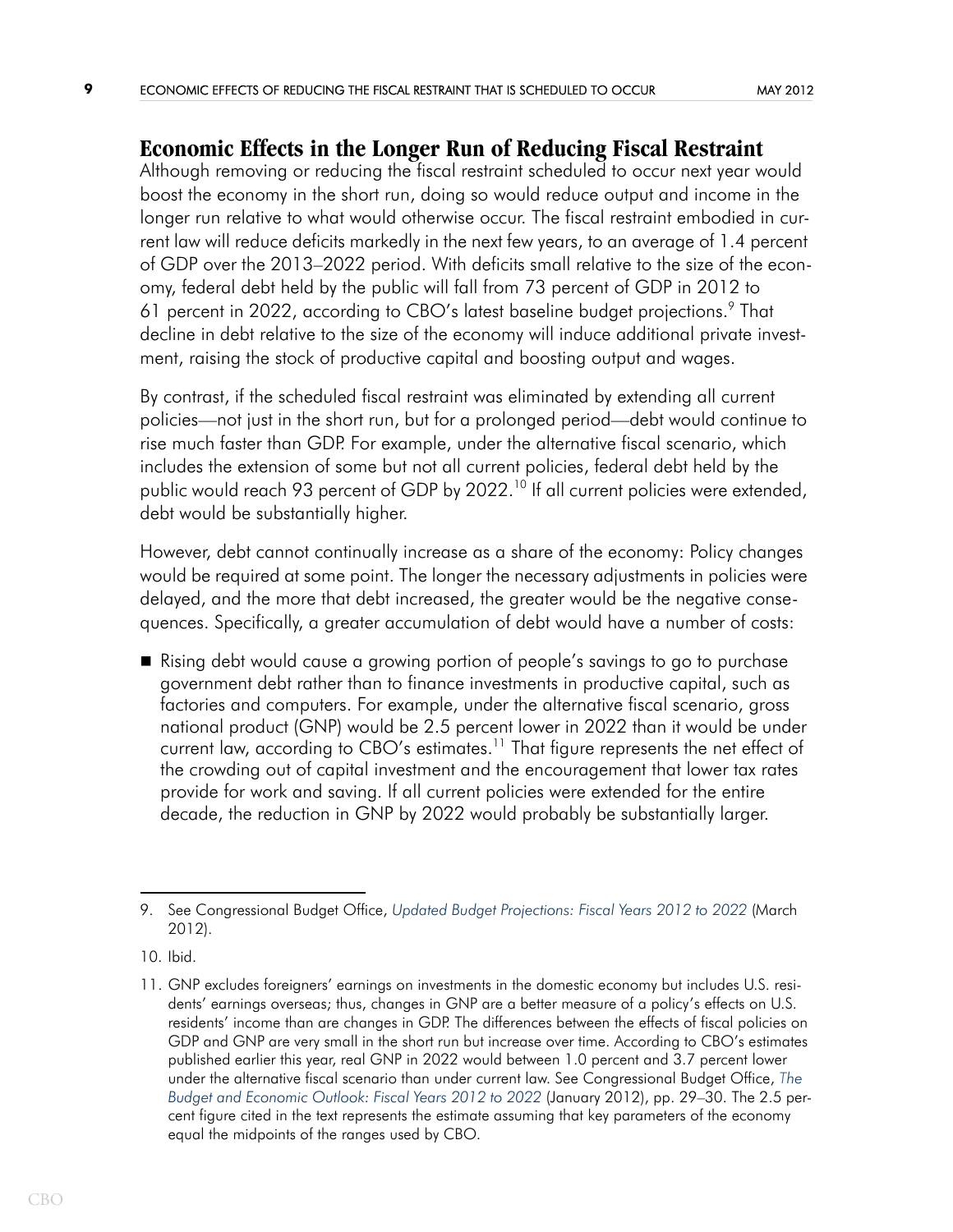- Higher amounts of debt would necessitate higher interest payments on that debt, which would eventually require either higher taxes or a reduction in government benefits and services.
- Rising debt would increasingly restrict policymakers' ability to use tax and spending policies to respond to unexpected challenges, such as economic downturns, financial turmoil, or international crises—especially because debt held by the public is already much larger relative to GDP than it has been in recent decades.
- Growing debt would increase the likelihood of a sudden fiscal crisis, during which investors would lose confidence in the government's ability to manage its budget and the government would thereby lose its ability to borrow at affordable rates. Such a crisis would confront policymakers with extremely difficult choices. Again, the current high level of debt relative to the size of the economy means that further substantial increases in debt would be especially risky in this regard.

Therefore, eliminating or reducing the fiscal restraint scheduled to occur next year without imposing comparable restraint in future years would have substantial economic costs over the longer run. However, as shown earlier in this report, allowing the full measure of fiscal restraint now embodied in current law to take effect next year would have substantial economic costs in the short run.

What might policymakers do under these circumstances? One possibility is to leave current law in place, accepting the short-run economic costs of sharp fiscal restraint in order to put the federal budget on a sustainable longer-run trajectory. Another possibility is to extend all current policies for a prolonged period, accepting the longer-run costs and risks of surging federal debt for some time. An intermediate possibility is to extend some but not all current policies indefinitely (perhaps with some offsetting changes in other policies) or to extend or enact certain policies for a limited period. In particular, if policymakers wanted to minimize the short-run costs of narrowing the deficit very quickly while also minimizing the longer-run costs of allowing large deficits to persist, they could enact a combination of policies: changes in taxes and spending that would widen the deficit in 2013 relative to what would occur under current law but that would reduce deficits later in the decade relative to what would occur if current policies were extended for a prolonged period. Such a combination of policies would use fiscal policy to support demand for goods and services in the short run, while the unemployment rate is high and many factories and offices are underused, but would impose fiscal restraint to bolster the economy's production over the longer run, when output and employment will probably be close to their potential.

That approach to fiscal policy would work best if the future policy changes were sufficiently specific and widely supported so that households, businesses, state and local governments, and participants in the financial markets believed that the future fiscal restraint would truly take effect. If such policy changes were enacted soon, they would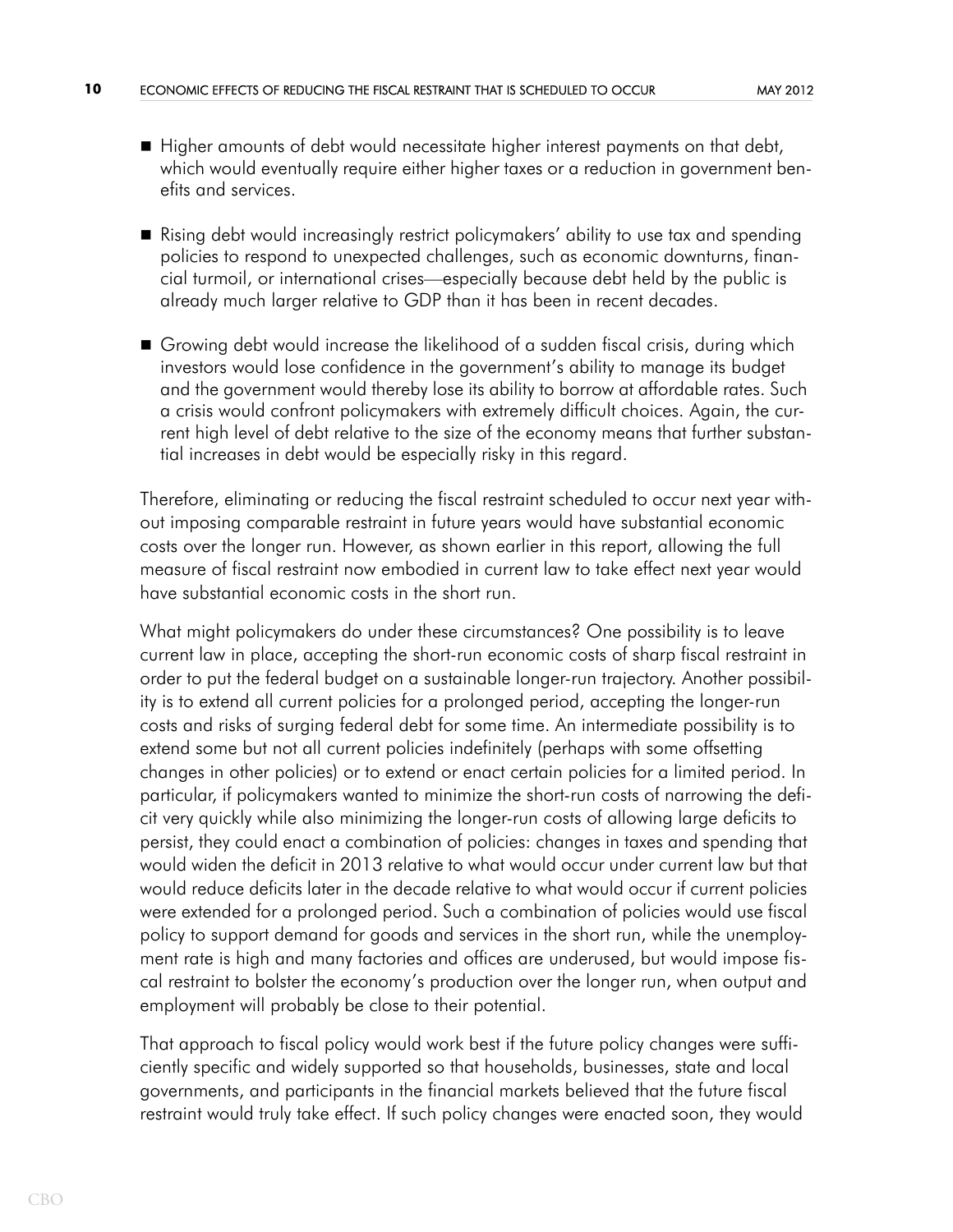tend to boost output and employment in the next few years by holding down interest rates and by reducing uncertainty and enhancing business and consumer confidence. Moreover, enacting policy changes soon would allow for implementing them gradually while still limiting further increases in federal debt and the corresponding negative consequences. Therefore, although there are trade-offs in choosing when policy changes to reduce future deficits should take effect, there are important benefits and few appar-ent costs from deciding quickly what those changes will be.<sup>[12](#page-10-0)</sup>

<span id="page-10-0"></span>12. See the statement of Douglas W. Elmendorf, Director, Congressional Budget Office, before the Joint Select Committee on Deficit Reduction, *[Confronting the Nation's Fiscal Policy Challenges](http://www.cbo.gov/publication/42761)* (September 13, 2011), pp. 29-31.

Benjamin Page of CBO's Macroeconomic Analysis Division prepared the report under the supervision of Wendy Edelberg and Kim Kowalewski. Robert Arnold, Mark Booth, Jeffrey Holland, Felix Reichling, Frank Russek, and Robert Shackleton provided assistance. This report and other CBO publications are available at the agency's Web site ([www.cbo.gov\)](http://www.cbo.gov).

Vouglas W. Elmendaf

Douglas W. Elmendorf Director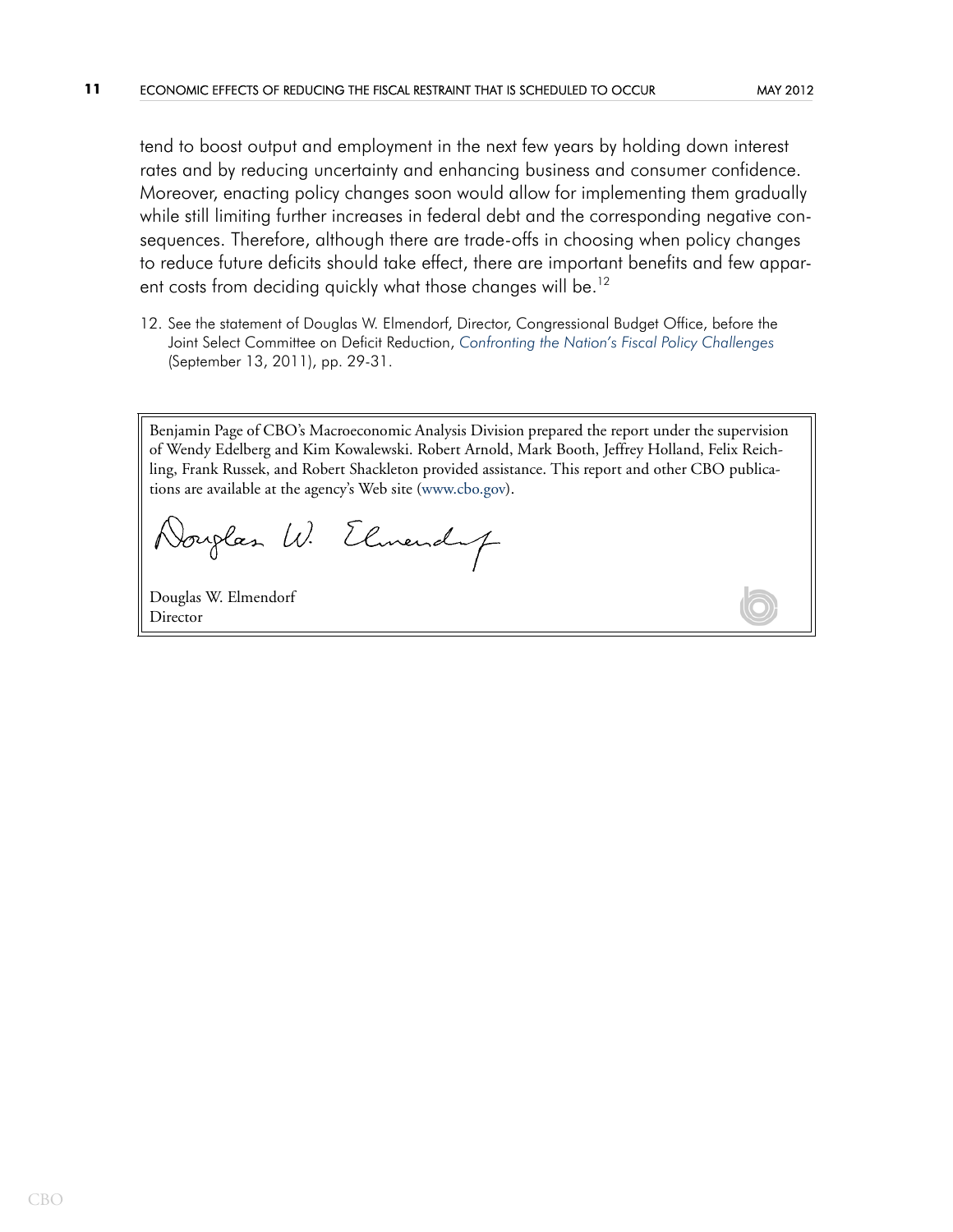### <span id="page-11-0"></span>Table 1. **Table 1.** [Return Reference 1](#page-3-0), [2](#page-14-1)

### **Change in the Budget Deficit Under Current Law Between Fiscal Years 2012 and 2013**

|                                                                                                            | <b>Billions of Dollars</b>                                                                       |
|------------------------------------------------------------------------------------------------------------|--------------------------------------------------------------------------------------------------|
|                                                                                                            | <b>Total Deficit</b>                                                                             |
| Deficit in 2012                                                                                            | $-1,171$                                                                                         |
| Deficit in 2013                                                                                            | $-612$                                                                                           |
| <b>Total Change</b>                                                                                        | 560                                                                                              |
|                                                                                                            | Factors Contributing to the Change in the<br><b>Deficit Without Effects of Economic Feedback</b> |
| Changes in Specified Revenue Policies                                                                      |                                                                                                  |
| Expiration of certain income tax and estate and gift tax provisions                                        |                                                                                                  |
| scheduled to expire on December 31, 2012, and of indexing the                                              |                                                                                                  |
| alternative minimum tax for inflation <sup>a</sup>                                                         | 221                                                                                              |
| Expiration of the reduction in the employee's portion of the payroll tax                                   | 95                                                                                               |
| Other expiring provisions <sup>a</sup>                                                                     | 65                                                                                               |
| Taxes included in the Affordable Care Act                                                                  | 18                                                                                               |
| Subtotal                                                                                                   | 399                                                                                              |
| Changes in Specified Spending Policies<br>Effects of the automatic enforcement procedures specified in the |                                                                                                  |
| Budget Control Act <sup>a</sup>                                                                            | 65                                                                                               |
| Expiration of eligibility to start receiving emergency unemployment benefits                               | 26                                                                                               |
| Reduction in Medicare's payment rates for physicians <sup>a</sup>                                          | 11                                                                                               |
| Subtotal                                                                                                   | 103                                                                                              |
| Other Changes in Revenues and Spending <sup>b</sup>                                                        | 105                                                                                              |
| Total Change in Deficit Without Effects of Economic Feedback                                               | 607                                                                                              |
|                                                                                                            | <b>Contribution of Economic Feedback to the</b><br><b>Change in the Deficit</b>                  |
| Change in Deficit Without Effects of Economic Feedback                                                     | 607                                                                                              |
| Effects of Economic Feedback <sup>c</sup>                                                                  | -47                                                                                              |
| <b>Total Change</b>                                                                                        | 560                                                                                              |
| Memorandum:                                                                                                |                                                                                                  |
| Contribution of Policies Altered in the Alternative Fiscal Scenario to the                                 |                                                                                                  |
| Change in the Deficit Without Effects of Economic Feedback                                                 | 362                                                                                              |
| Congressional Budget Office.<br>Source:                                                                    |                                                                                                  |

Notes: Numbers may not add up to totals because of rounding.

Positive numbers indicate a decrease in the deficit.

- a. The policy is altered in CBO's alternative fiscal scenario. For details about the policies under that scenario, see Congressional Budget Office, Updated Budget Projections: Fiscal Years 2012 to 2022 (March 2012), pp. 3-4.
- b. Not linked to specific policies; mostly reflecting changes in revenues.
- c. Economic feedback occurs because the reduction in the deficit induced by tax and spending policies would lower taxable incomes, thereby reducing revenues, and would increase spending on certain programs, such as unemployment insurance.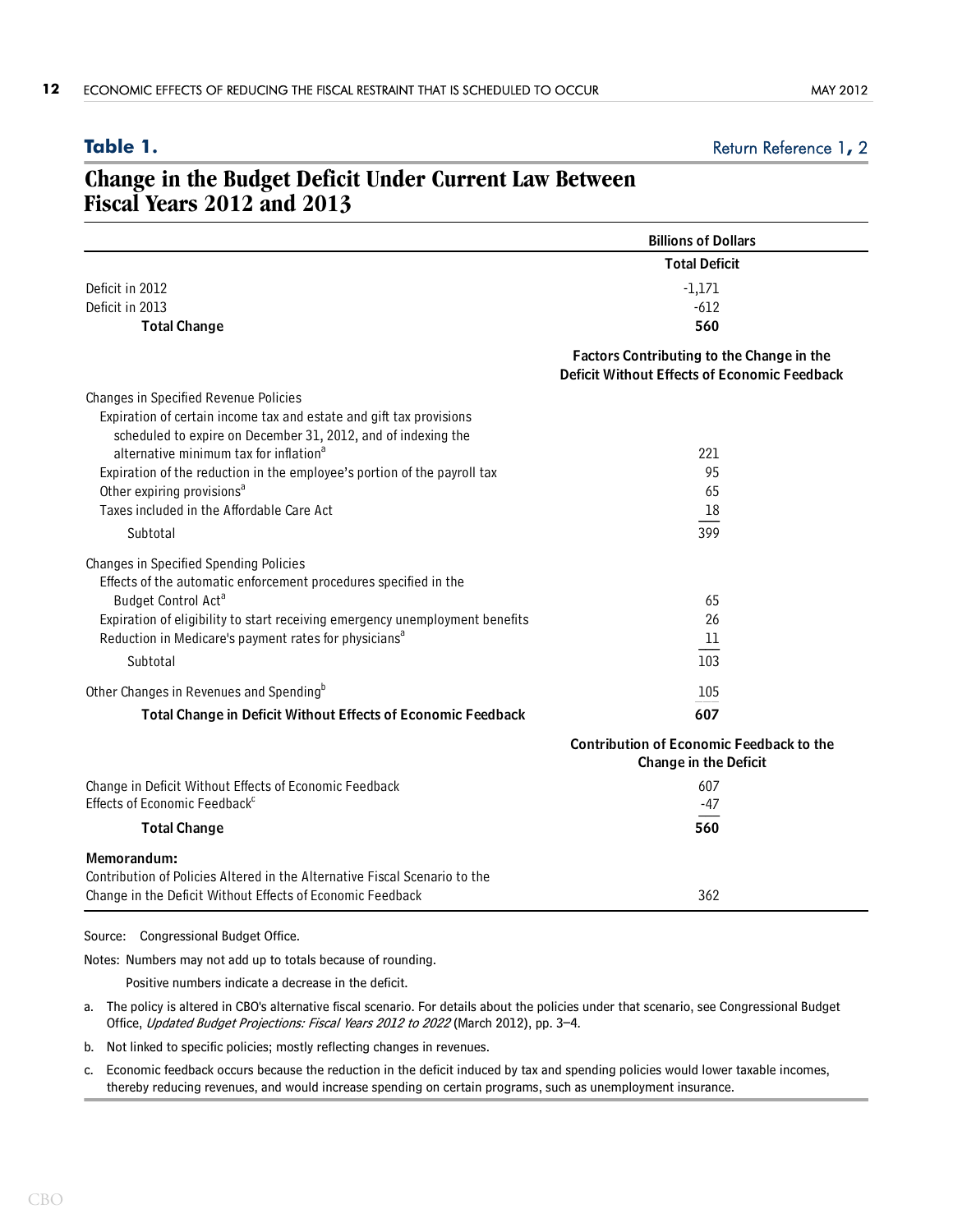### <span id="page-12-0"></span>Table 2. [Return Reference 1](#page-6-0), [2](#page-7-0)

### **Growth of Inflation-Adjusted Gross Domestic Product in 2013 Under Various Policies**

| (Percent at annual rates)                    |                                                            |                                                             |                                               |
|----------------------------------------------|------------------------------------------------------------|-------------------------------------------------------------|-----------------------------------------------|
|                                              | <b>First Half</b><br>(2012, 4th qtr. to<br>2013, 2nd qtr.) | <b>Second Half</b><br>(2013, 2nd qtr. to<br>2013, 4th qtr.) | Year<br>(2012, 4th qtr. to<br>2013, 4th qtr.) |
| Under Current-Law Fiscal Policy <sup>a</sup> | $-1.3$                                                     | 2.3                                                         | 0.5                                           |
| With No Fiscal Restraint                     |                                                            |                                                             |                                               |
| Central estimate                             | 5.3                                                        | 3.4                                                         | 4.4                                           |
| Range                                        | 1.0 to $9.6$                                               | $1.9$ to $5.0$                                              | 1.4 to 7.3                                    |
| Alternative Fiscal Scenario <sup>b</sup>     |                                                            |                                                             |                                               |
| Central estimate                             | 1.7                                                        | 2.5                                                         | 2.1                                           |
| Range                                        | $-0.4$ to $3.8$                                            | 2.0 t0 3.0                                                  | 0.8 to 3.4                                    |

Source: Congressional Budget Office.

a. Figures reflect CBO's forecast of January 2012 updated to incorporate the effects of recent legislation.

b. For details about the policies under that scenario, see Congressional Budget Office, Updated Budget Projections: Fiscal Years 2012 to <sup>2022</sup> (March 2012), pp. 3–4.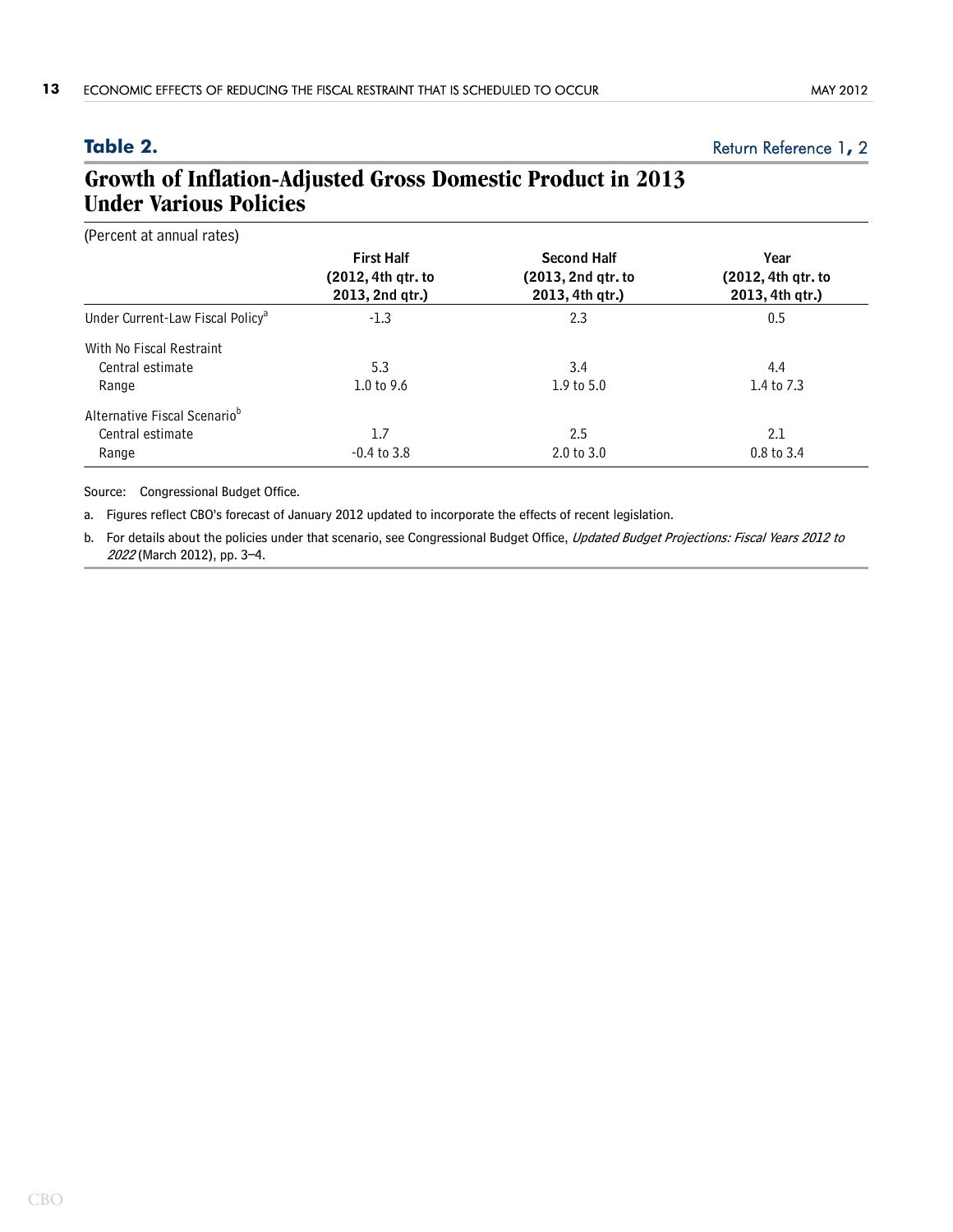<span id="page-13-0"></span>Table 3. [Return Reference 1](#page-7-1), [2](#page-7-0)

### **Effect on Employment of Reducing Fiscal Restraint in 2013 Under Various Policies**

|                                          | <b>First Half</b>                                       | <b>Second Half</b>                     | Year                                  |  |
|------------------------------------------|---------------------------------------------------------|----------------------------------------|---------------------------------------|--|
|                                          | (2012, 4th qtr. to<br>2013, 2nd qtr.)                   | (2013, 2nd qtr. to<br>(2013, 4th gtr.) | (2012, 4th qtr. to<br>2013, 4th qtr.) |  |
|                                          |                                                         |                                        |                                       |  |
|                                          | <b>Employment (Millions of People)</b>                  |                                        |                                       |  |
| With No Fiscal Restraint                 |                                                         |                                        |                                       |  |
| Central estimate                         | 1.1                                                     | 2.9                                    | 2.0                                   |  |
| Range                                    | 0.4 to 1.8                                              | $0.9$ to $5.0$                         | $0.6$ to $3.4$                        |  |
| Alternative Fiscal Scenario <sup>a</sup> |                                                         |                                        |                                       |  |
| Central estimate                         | 0.9                                                     | 1.8                                    | 1.3                                   |  |
| Range                                    | 0.3 to 1.5                                              | $0.5$ to $3.0$                         | 0.4 to 2.3                            |  |
|                                          | Full-Time-Equivalent Employment (Millions) <sup>b</sup> |                                        |                                       |  |
| With No Fiscal Restraint                 |                                                         |                                        |                                       |  |
| Central estimate                         | 1.3                                                     | 3.3                                    | 2.3                                   |  |
| Range                                    | 0.5 to 2.1                                              | 1.0 to 5.7                             | 0.7 to 3.9                            |  |
| Alternative Fiscal Scenario <sup>a</sup> |                                                         |                                        |                                       |  |
| Central estimate                         | 1.1                                                     | 2.0                                    | 1.5                                   |  |
| Range                                    | 0.4 to 1.8                                              | $0.6 \text{ to } 3.4$                  | $0.5$ to 2.6                          |  |

Source: Congressional Budget Office.

a. For details about the policies under that scenario, see Congressional Budget Office, Updated Budget Projections: Fiscal Years 2012 to <sup>2022</sup> (March 2012), pp. 3–4.

b. A year of full-time-equivalent employment is 40 hours of employment per week for one year.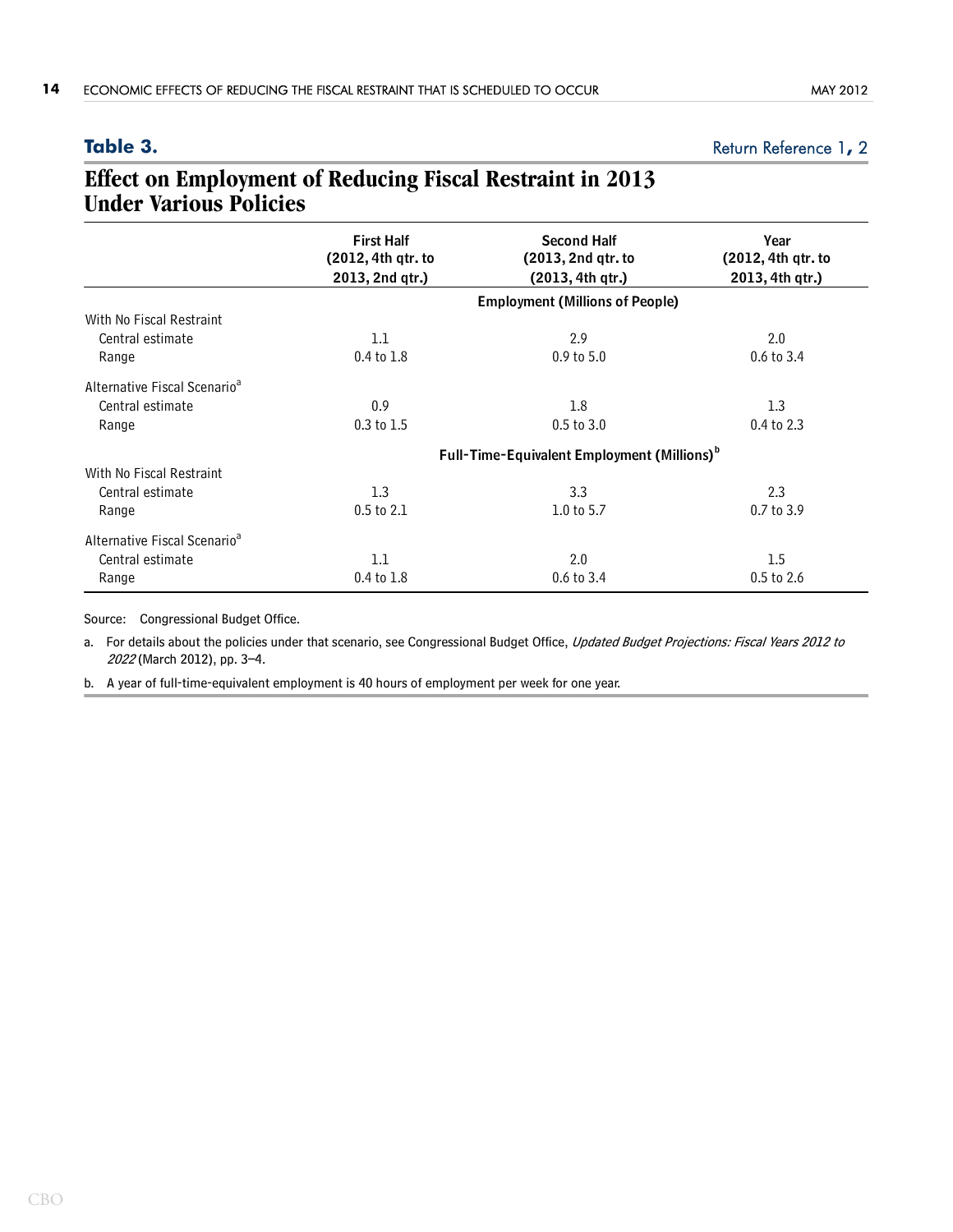### <span id="page-14-0"></span>**Box 1.** [Return Reference](#page-7-1)

### **CBO's Approach to Estimating the Economic Effects of Changes in Fiscal Policy**

The Congressional Budget Office (CBO) analyzes the economic effects of changes in fiscal policy by using models and historical evidence to estimate the direct and indirect effects of budgetary policies on the economy. Direct effects change gross domestic product (GDP) by influencing the demand for goods and services, by either the federal government or the people and organizations directly affected by the policy—for example, the recipients of a tax cut. The size of a direct effect depends on a tax or spending provision's impact on the behavior of recipients. For example, if someone receives a tax reduction of a dollar and spends 80 cents (saving the other 20 cents), and production increases over time to meet the additional demand generated by that spending, the direct impact on output is 80 cents. The size of the direct effect, per dollar of budgetary cost, varies depending on the nature of the policy (for example, whether it is permanent or temporary) and the characteristics of those affected by the policy (for example, whether the recipients of tax cuts or transfers have high or low income); in general, direct effects per dollar of budgetary cost are between zero and 1.0.

Indirect effects enhance or offset direct effects. For example, the direct effects of lower taxes or higher spending are magnified when stronger demand for goods and services prompts companies to increase investment. In the other direction, direct effects are muted if higher government borrowing caused by tax decreases or spending increases leads to higher interest rates that discourage spending by households and businesses. With a large amount of unemployed resources in the U.S. economy today, CBO estimates that the indirect effects probably enhance the direct effects, on balance. Those additional effects can be represented by a demand multiplier, defined as the total change in GDP per dollar of direct effect on demand. Because there is considerable uncertainty about the economic relationships underlying indirect effects, CBO used estimates of that demand multiplier under current economic conditions ranging from 0.5 to 2.5, encompassing a broad range of economists' views.

<span id="page-14-1"></span>Incorporating both the direct and indirect effects leads to a range of estimated total effects on output for different budgetary policies. CBO estimates that, under current economic conditions, a one-time increase of \$1 in federal purchases of goods and services would raise GDP cumulatively over several quarters above what it would have been otherwise by between 50 cents and \$2.50; those effects are larger than for other policy changes because such purchases have a dollar-for-dollar direct effect. By contrast, CBO estimates that a \$1 reduction in the employee's portion of the payroll tax would raise GDP cumulatively by between 16 cents and \$1. Most of the portion of upcoming fiscal restraint that CBO has not linked to specific policy changes (reported in [Table 1 on page 12](#page-11-0) as "Other Changes in Revenues and Spending") reflects changes in revenues. For those changes, CBO estimated that each \$1 change would change output cumulatively by between 25 cents and \$1.50.